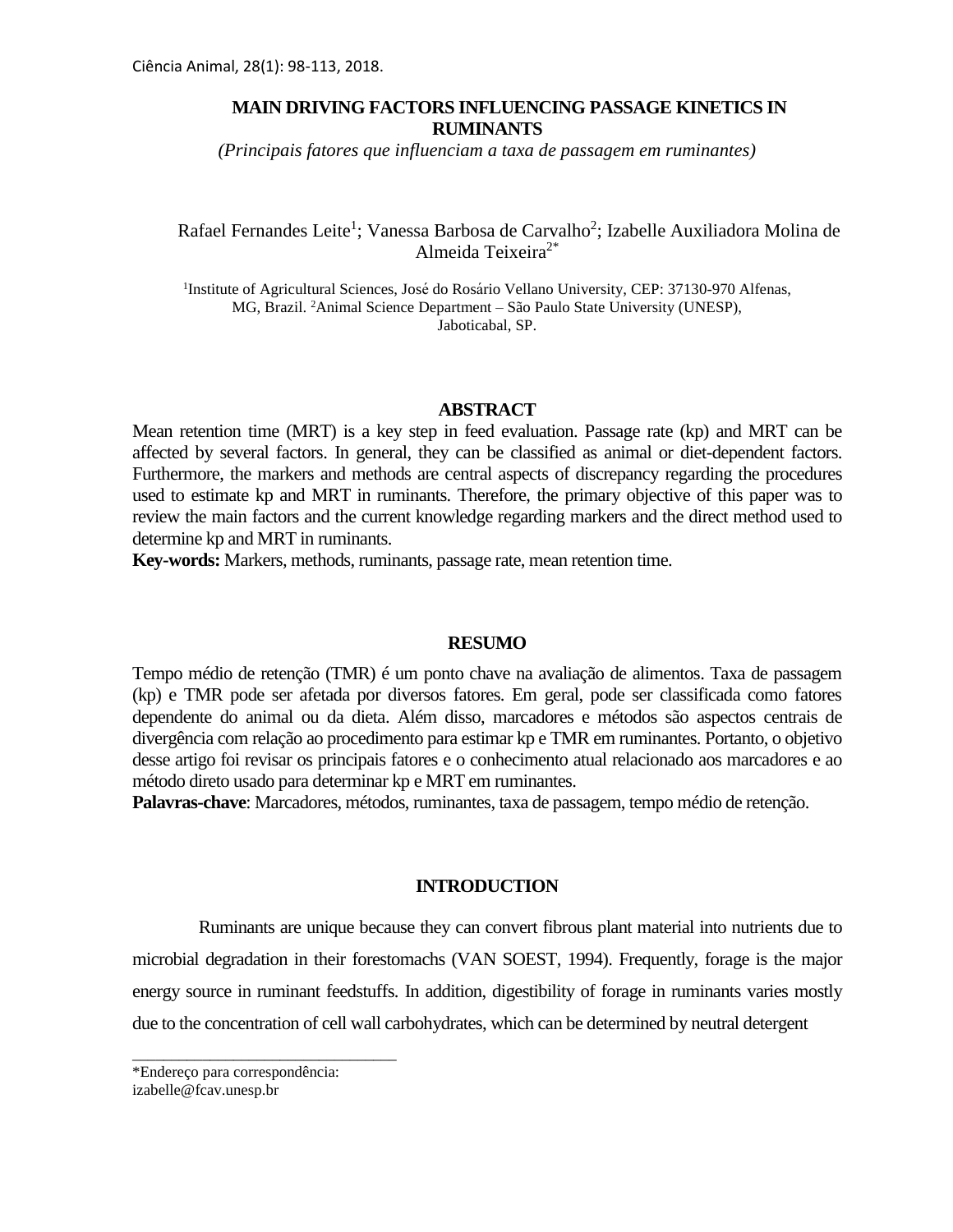fiber analysis (HUHTANEN *et al*., 2006). The digestive system of ruminants was developed to retain the undigested fibrous material selectively, aiming at maximizing ruminal fiber digestion (ALLEN  $\&$ MERTENS, 1988). Feeds must be digested and exit the rumen via the reticulo-omasal orificie to enable further intake of new feed (MERTENS, 1994). Consequently, longer retention time of feed at rumen improves fiber degradation at least until reaching the maximum achievable level of digestion. However, longer retention time of feeds may also restrict the intake, because forage intake can be limited by rumen capacity (VAN SOEST, 1994). In order to predict forage utilization by ruminants, it is essential to understand the factors that influence mean retention time (MRT) of fiber, which may help to explain differences in animal performance (TITGEMEYER, 1997; KRIZSAN *et al*., 2010). To obtain an accurate and precise estimate of passage rate (kp) and MRT, it is necessary to be aware of the main driving factors influencing passage kinetics, and to make assumptions regarding methods and markers. Therefore, the primary objective of this paper was to review the main factors and the current knowledge regarding markers and the direct methods used to determine kp and MRT in ruminants.

#### **DEVELOPMENT**

#### **Definition and factors influencing passage kinetics**

Passage rate can be defined as the flow of undigested residues through the digestive tract (VAN SOEST, 1994). Mean retention time is inversely proportional to kp when an indigestible marker is used, and it is a measure of the time the digesta is exposed to processes of mixing, digestion and absorption in the gastrointestinal tract (GIT) or a given segment (FAICHNEY, 2005). It can be calculated using Eq. 1, as described by VAN SOEST *et al*. (1992): MRT= Q / F [1]; where mean retention time (MRT) is given in hours (h), Q is the amount of marker measured (g) and F is the marker administration rate (g/h).

Rumen retention time of particles consists of digestion and passage. The digestion process is based on mastication and fermentation (alteration of particle size, functional specific gravity, etc.). After digestion, the undigested particles are able to leave the reticulorumen (ELLIS *et al*., 1999).

Neutral detergent fiber is composed by indigestible NDF (iNDF) and potential digestible NDF (pdNDF), and these fractions of NDF (i.e., iNDF and pdNDF) have different digestion and passage rates. Thus, the NDF must be considered as a heterogeneous entity (HUHTANEN *et al*.,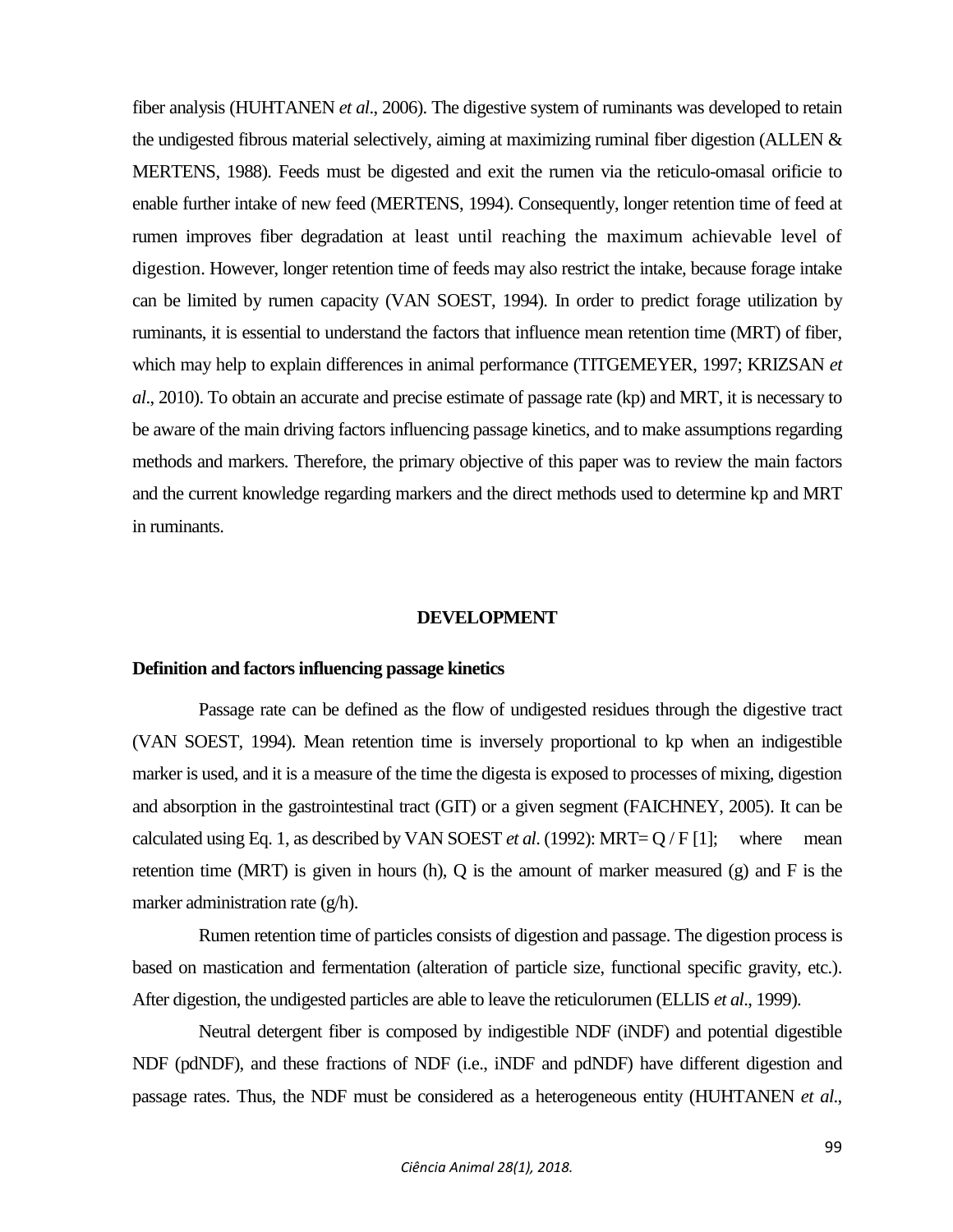2007). Previous studies (TAMMINGA *et al*., 1989; BAYAT *et al*., 2010) have shown that small particles containing iNDF had faster kp compared to small particles containing pdNDF, which indicates that pdNDF is selectively retained in the rumen. In this regard, MRT of NDF and pdNDF are highly biased since the digestion occurs concurrently with the passage (LUND, 2002). Therefore, MRT and kp can only be estimated for entities like iNDF, which are indigestible and disappear only via passage (ELLIS *et al*., 1999).

Passage rate and MRT can be affected by several factors. In general, they can be classified as animal or diet-dependent. Animal-dependent factors involve animal species, body weight (BW), sex and physiological state (FAICHNEY e WHITE, 1988; WESTON, 1988). Diet-dependent factors involve physical characteristics (particle size, rate of particle size reduction, and functional specific gravity) and chemical composition of the feed (carbohydrate content, protein content, fat supplementation, among others) (ELLIS *et al*., 1994; HUHTANEN *et al*., 2006).

## **Animals Characteristics**

Rumen kp has often been considered species specific (OWENS e GOETSCH, 1986; CSIRO, 1990; LESCOAT e SAUVANT, 1995) due to morphological (i.e., salivary glands, lips, tongue), body size, and digestive capacity differences between species (HOFMANN, 1989; VAN SOEST, 1994). Therefore, differences in kp and digestibility among species may be possible. However, no differences between sheep and cattle ruminal kp were found (CANNAS e VAN SOEST, 2000; CANNAS W *et al*., 2003). Krämer *et al*. (2013), studying dairy cattle fed with 50:50 ratio of corn silage and concentrate, observed feed intake level of 37.2 g/kg BW and MRT of 38.7 h (estimated by iNDF). Furthermore, Leite *et al*. (2015), evaluating feed kinetics in weaned goats fed with 45:55 ratio of whole maize plants hay and concentrate, observed feed intake of 31.5 g/kg BW and 36.1 h (estimated by iNDF). One possible reason for similar MRT between these species may be related to the relative feed intake level and diet charactertics. Taking these into account, the differences among species may not appear when the animals (cattle, sheep and goat) are fed at similar intake level (% BW) and similar diets.

Body weight has a positive influence on MRT and a correlation between BW and MRT has been reported in studies comparing different herbivorous species (DEMMENT e VAN SOEST, 1983; ILLIUS e GORDON, 1992; GORDON e ILLIUS, 1994). Consequently, large animals should have greater capacity to retain feed for longer time and digest it more extensively than smaller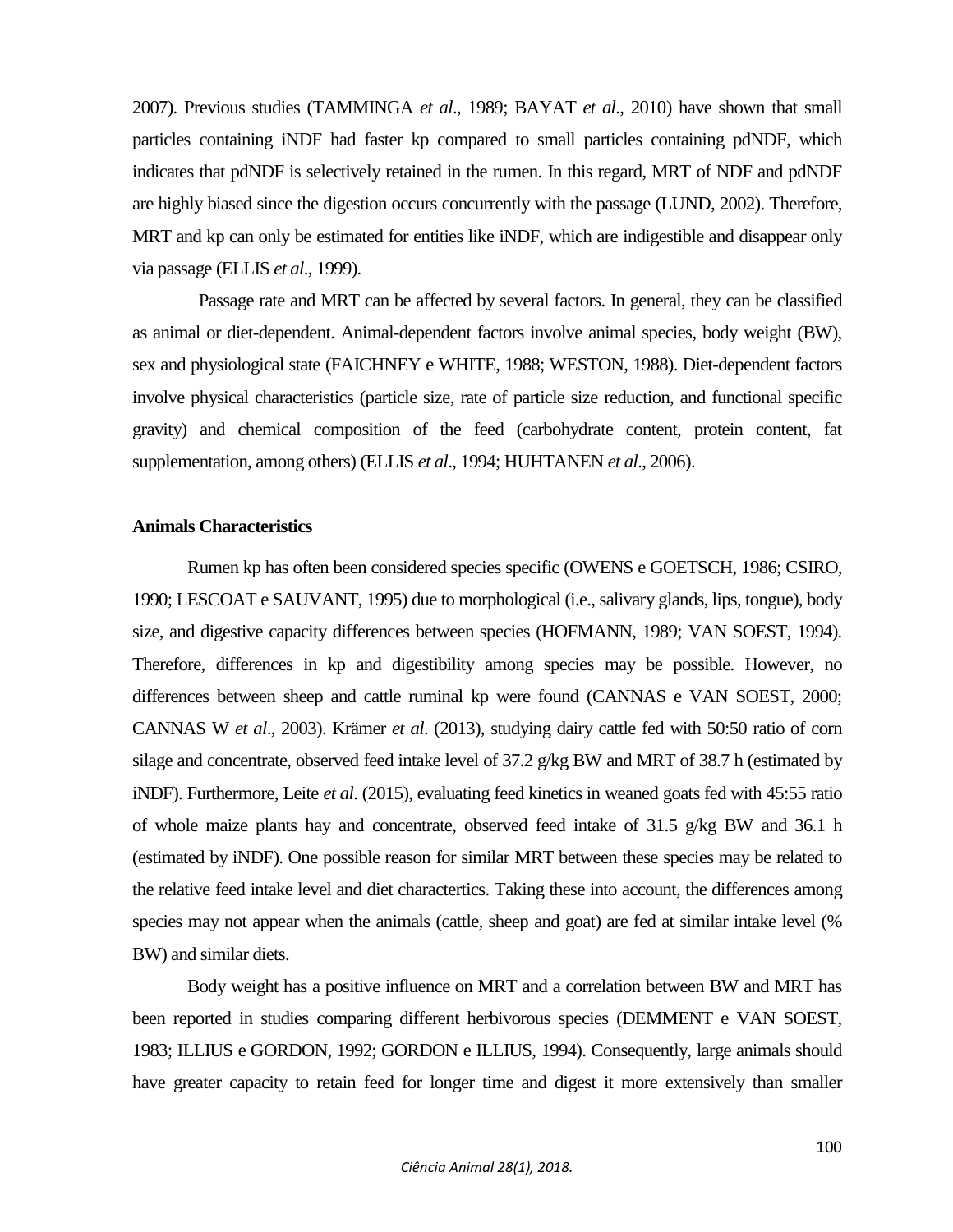animals (HACKMANN e SPAIN, 2010; STEUER *et al*., 2011). However, MüllerB *et al*. (2013) analyzed datasets on captive herbivorous and stated that larger species had no digestive advantage; they are just able to eat more than smaller species, when comparing their requirements. In agreement, CLAUSS *et al*. (2007) concluded that MRT is not much dependent on BW, but rather on relative DMI.

Passage rate can also be influenced by the physiological state such as gestation and lactation (FAICHNEY e WHITE, 1988; WESTON, 1988). There is a high nutrient demand at the end of pregnancy, due to fetus development (CRONJE, 2000). Simultaneously, the increase in fetal size promotes compression in the rumen and other segments, leading to a decrease in feed intake. However, feed intake decreases less than GIT volume, because the kp increases (MACEDO JUNIOR *et al*., 2012). In this case, the mechanisms that control kp are different compared to growing or lactating animals. Apparently, the uterus compression in the GIT increases intra-ruminal pressure and stimulates motility, increasing kp, irrespective of lower intake. Whereas lactating animals increase particle kp compared to nonlactating ones (COFFEY *et al*., 1989), it is related to greater dry matter intake (DMI), due to high demand of nutrients to produce milk (OKINE e MATHISON, 1991).

Sex is an inherent animal characteristic that influences nutritional requirements (NRC, 2007). Previous studies have reported that intact males show greater DMI compared to castrated males and females, due to the different nutrient requirements related to higher weight gain, composition of weight gain and maintenance (NRC, 2007). Therefore, since DMI may change according to sex, and intake level is the factor with the greatest influence on MRT, sex could have a significant impact on MRT. However, Leite *et al*. (2015) did not find any effect of sex on MRT and fiber kinetics in weaned goat kids. One possible reason for theses results is related to animal maturity, as they were young (from 15 to 30 kg and 102 to 201 days old) and the main differences among sexes were not yet evident.

#### **Feed Characteristics**

Physical characteritics are among the main factors driving the feed particles to leave the reticulorumen. Rumen kp is based on particle size (POPPI *et al*., 1980), specific gravity (HOOPER e WELCH, 1985) and particle density (SUTHERLAND, 1988). During the fermentation process, gases are formed from microbial degration that modify the specific gravity of particles and increase their buoyancy due to gas entrapment in feed particles (SUTHERLAND, 1988), thus decreasing their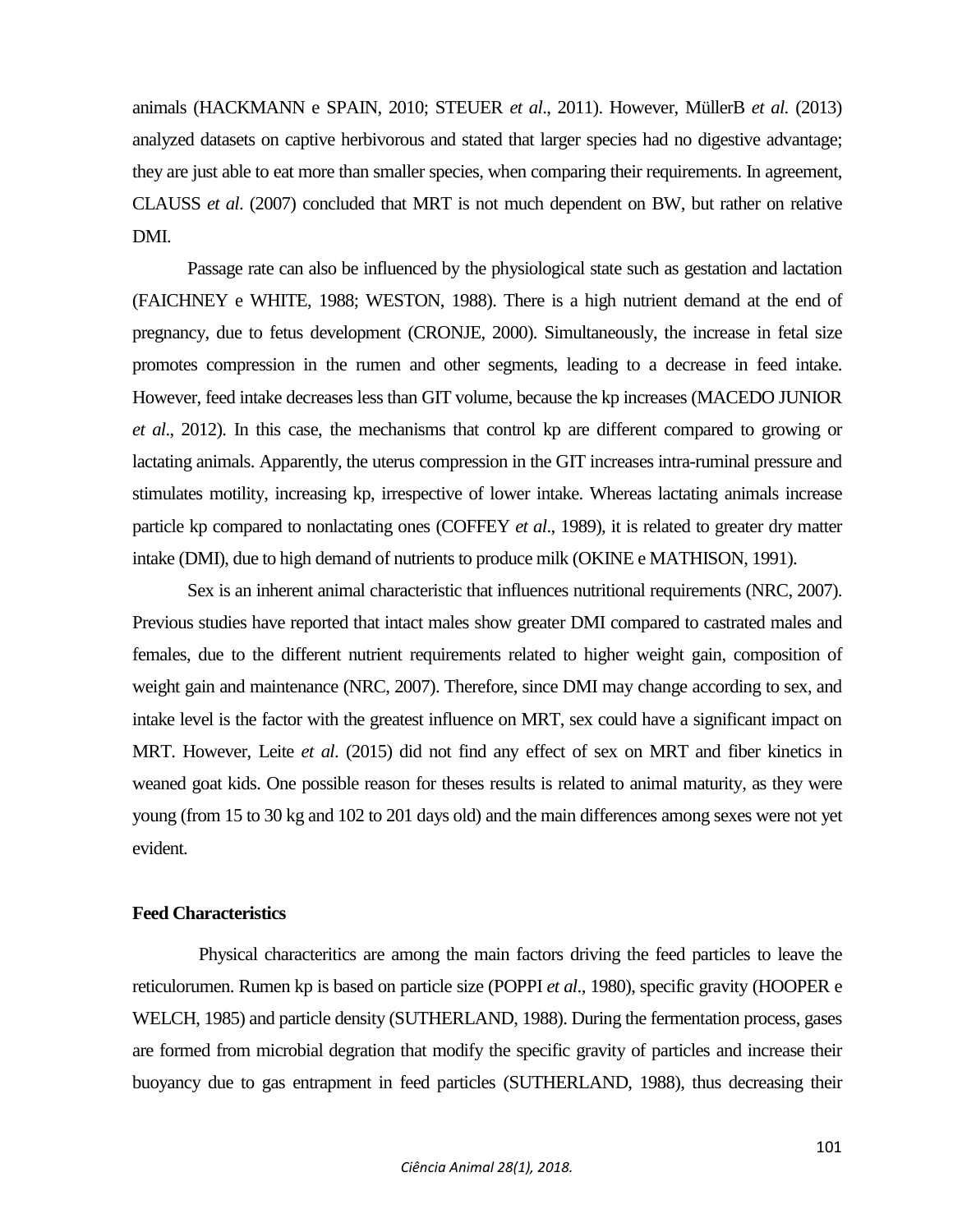probability to escape of rumen. On the other hand, small particles can be denser due to low gas entrapment, which increases their probability of escaping from the reticulorumen. Additionally, particle shape (TROELSEN e CAMPBELL, 1968) and physical location of feed particles within the rumen (WELCH, 1982; POPPI *et al*., 2001) should be considered when estimating the probability of particles to escape the rumen (WARNER, 2013).

Passage kinetics is also affected by diet composition. It can be attributed to different dietary components, which can affect passage and digestion kinetics through unbalance of nutrients (HUHTAHEN *et al*., 2006). Dietary components have different effects on rumen microbes, and interactions between them may occur. Thus, we can state that unbalance of nutrients on the diet can affect the passage rate. For low quality forages, limitations in the rate and extent of digestion can be attributed to a deficiency in the supply of essential nutrients (HOOVER, 1986). In contrast, in high producing ruminants fed with mixed diets, the rate of cell wall digestion can be strongly retarded by substrates that inhibit the growth of rumen cellulolytic bacteria. All these factors impact on microbial efficiency and, consequently on digestibility**.** Forage to concentrate ratio may also affect kp (GOETSCH e GALYEAN, 1982) so that animals fed with a diet with small particle size and low level of fiber present a greater kp.

Feed intake can be comprehended as a combination between animal and diet-dependent factors, which modulates the amount of feed the animal ingest. In addition, feed intake is the main factor that influences kp and MRT of feeds. A negative relationship between feed intake and MRT of particles in the rumen of sheep, cattle, and goats has been reported (HUHTANEN e KUKKONEN, 1995; DIAS *et al*., 2011; LEITE *et al*., 2015). Therefore, all aspects that can influence feed intake may affect kp and MRT. The result of this interaction reflects on diet digestibility, where a decreased feed intake, without impairing microbial synthesis, generally leads to an increased diet digestibility (DOREAU *et al*., 2003, 2004), due to the increased MRT, until reaching the maximum achievable level of digestion. Level of intake and its consequences in diet digestibility have been the most studied mechanisms modulating MRT.

# **Measurement of passage kinetics**

The markers and methods are the central aspect of discrepancy regarding the procedures used to estimate kp and MRT in ruminants. The markers are related to the type (external and internal), number of markers (simple, double and triple markers), marker dosing (pulse dose or continuous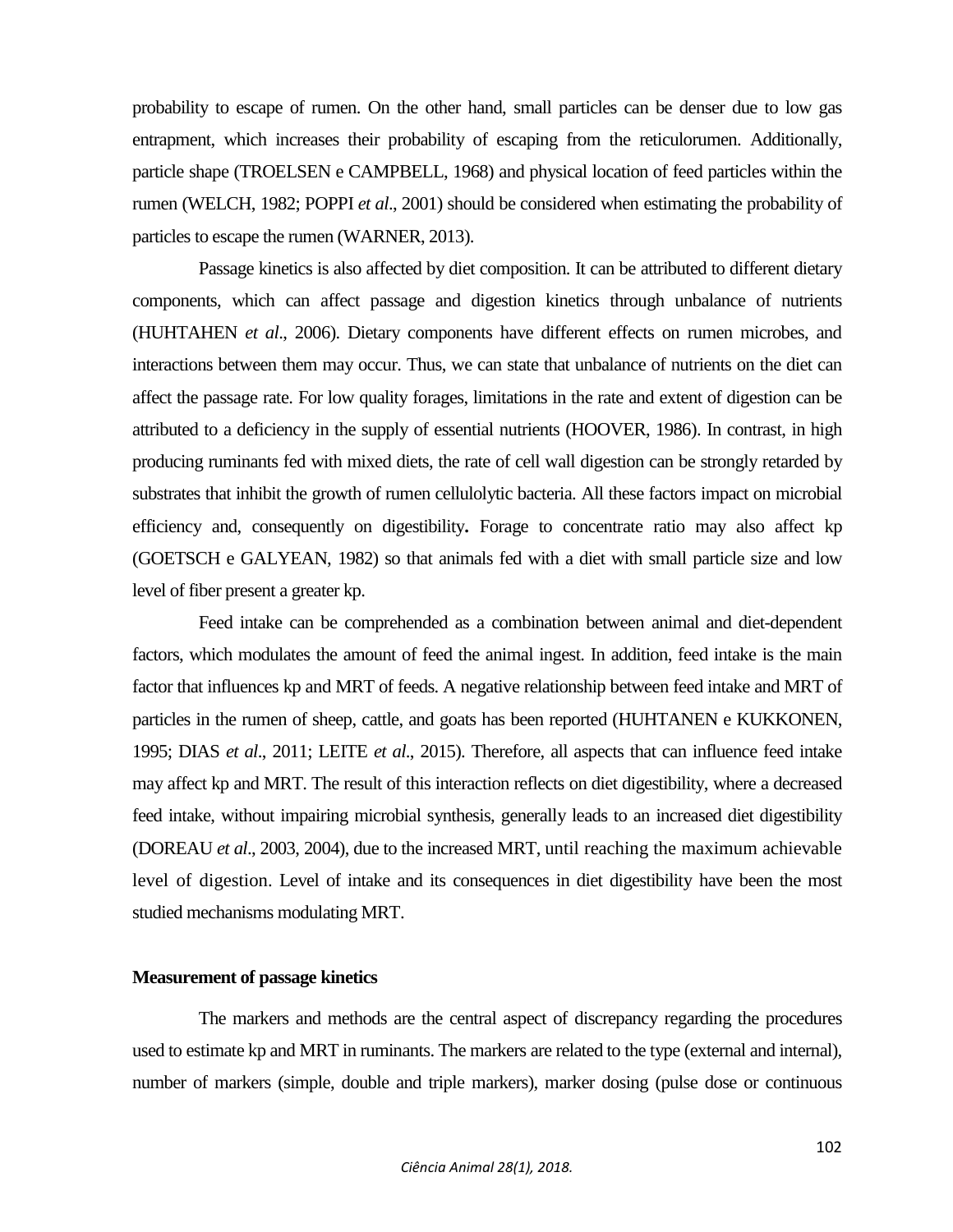infusion), and sampling site (rumen, abomasum, duodenum, and faeces). Furthermore, kp and MRT can be estimated by the slaughter method, the rumen evacuation or the compartmental model method. However, in this review the main focus was on determination of kp and MRT by direct method (slaughter or rumen evacuation).

Several markers have been investigated (FAHEY e JUNG, 1983; OWENS e HANSON, 1992; WARNER *et al*., 2014). According to OWENS e HANSON (1992), an ideal marker must not be absorbed nor affect or be affected by the digestive tract or its population of microbes; it must flow parallel with or be physically similar to or intimately associated with the labelled material; and must have a specific and sensitive method of estimation.

Digesta consist of a heterogeneous mixture of particulate and liquid matter (FAICHNEY, 2005). If only one marker is used, it is impossible to know whether samples are representative of total flow (TITGEMEYER, 1997). In agreement, Siddons *et al*. (1985) and HUHTANEN *et al*. (1994) stated that it is too simplistic to consider a digesta as a single homogeneous particulate phase due to different rates of passage for particle and liquids. Furthermore, there is no single marker that can give reliable values for digesta flow (FAICHNEY, 2005). Therefore, the use of the double marker system has been applied to determine three or more phases (FRANCE e SIDDONS, 1986; AHVENJÄRVI *et al*., 2003).

Rare earth and chromium are the most frequently used external markers to study particulate matter kp (CANNAS *et al*., 2003; HUHTANEN *et al*., 2006). However, it has been reported that chromium can alter density and digestibility of labelled feedstuffs (EHLE et al., 1984). In addition, it has been associtated to migration of rare earths from labelled feedstuffs to liquid in the rumen and reported to bind mainly to small particles (SIDDONS *et al*., 1985; COMBS *et al*., 1992).

Internal markers are intrinsic to the feed and hence circumvent the inherent limitation of external markers. There are many indigestible inert components such as lignin, acid-insoluble ash (present in feed in low concentration), and indigestible fiber (higher concentration) to determine particulate matter (WARNER, 2013). The major advantage of internal markers is that no preparation of markers is needed. One of the most studied internal marker is lignin (FAHEY e JUNG, 1983), there are problems with incomplete and variable recovery though. Indigestible cell wall components such as cellulose, neutral detergent fiber and acid detergent fiber (ADF) have been evaluated as internal markers (PENNING e JOHNSON, 1983; KRIZSAN *et al*., 2015). HUHTANEN *et al*. (1994) concluded that iNDF is more uniformly distributed in the solid phase than external markers. In this regard, the use of iNDF as a particulate marker may decrease errors, which originate from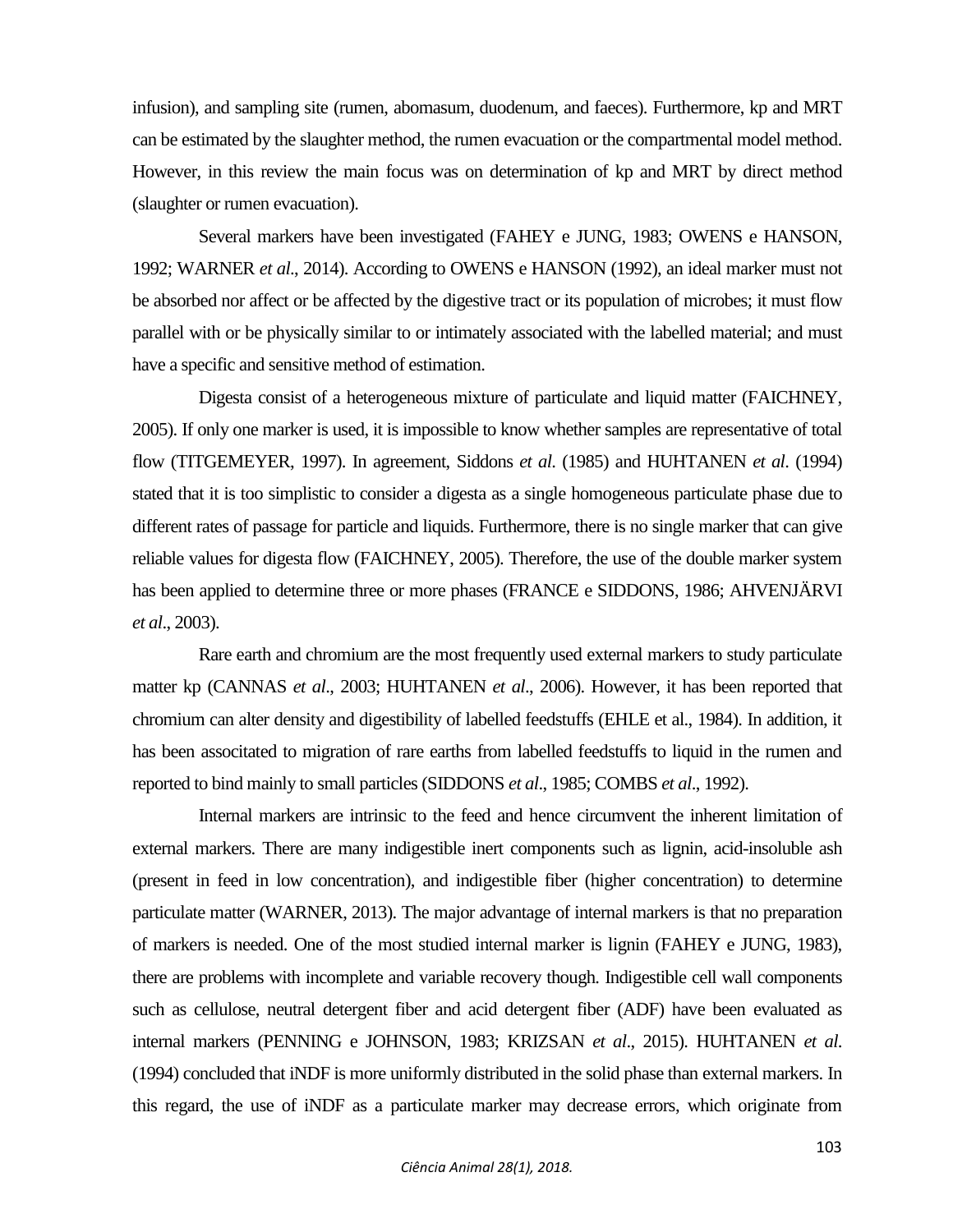unrepresentative sampling from a duodenal cannula. In addition, those authors found that faecal recoveries of iNDF and indigestible ADF (iADF) were more acceptable when determined by 288 h ruminal incubation than by *in vitro* incubation. The iNDF marker has been extensively studied in the last years, and a great evolution of this marker has been achieved. Nevertheless, this method requires the use of *in situ* incubation and of many steps to obtain a reliable result (KRIZSAN *et al*., 2015).

Liquid in the rumen acts as a lubricant and provides a medium for microbes to access feed particles and buffer (SEO *et al*., 2007). Therefore, it is important to determine liquid MRT. Polyethylene Glycol (PEG) can be used as liquid marker in ruminants. However, it has been shown that PEG concentration is influenced by high tannin levels and there is adsorption to particulate matter, which decreases recovery in rumen fluid for feed with higher digestibility (SUTHERLAND, 1962). DOWNES e MCDONALD (1964) also reported that the method of analysis for PEG has not been specific, sensitive or accurate. Thus, they proposed Cr-EDTA as an alternative to PEG fluid marker. Another possibility was proposed by Udén *et al*. (1980), who suggested the use of Co-EDTA as fluid marker in combination with Cr-mordanted fiber as particulate marker, whereas Cr-EDTA and Cr-mordanted fiber could not be used together. Liquid markers generally present fewer problems, and tend to have a much lower marker migration than a particulate marker (UDÉN *et al*., 1980).

To determine kp and MRT, there are two types of dosing and two types of sampling procedures. For dosing, there is the possibility of administrating the marker either by a pulse-dose or continuously for a period of days in an attempt to reach steady state conditions. The pulse dosing procedures make possible to determine the retention time in specific parts of GIT and digesta volume. Then, taking the knowledge of retention time and volume into account, kp can be calculated. On the other hand, the continuous dosing procedure has been used to determine instantaneous flow at a specific point of GIT (OWENS e HANSON, 1992). Digesta samples can be obtained from a specific site at successive times of sampling to obtain the marker excretion curve. Alternatively, it is possible to determine marker concentration in the rumen and also in various segments of the digestive tract through evacuation, either by canula or from slaughtered animals (PALOHEIMO e MÄKELÄ, 1959; OWENS e HANSON, 1992).

ROBINSON *et al*. (1987) applied the rumen evacuation through ruminal cannula (adaptation of the slaughter technique) to estimate digestive and passage kinetics of cell wall. Henceforth, the rumen evacuation method has been widely used (HUHTANEN *et al*., 2007). Additionally, this technique is considered the standard method to measure MRT. The rumen evacuation and slaughter methods provide the advantage to be independent of mathematical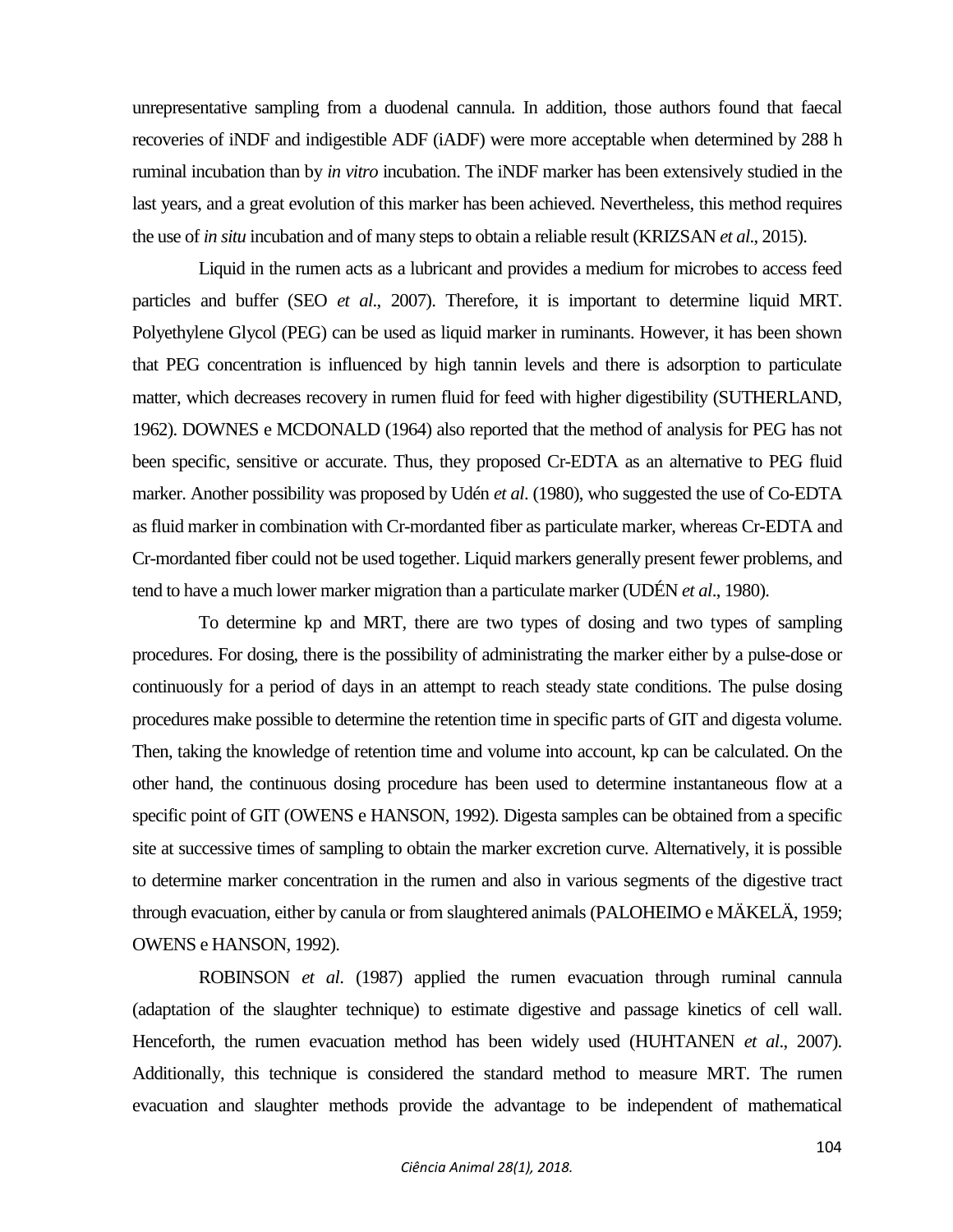descriptions, when using continuous dose. Unfortunately, the slaughter technique demands terminating the life of the experimental animals, and it is also time-consuming, expensive and laborious. This clearly precludes its use as a routine method.

| <b>Steps</b>                                    | <b>Issues</b>                                                                                             |                                                                              |  |  |  |
|-------------------------------------------------|-----------------------------------------------------------------------------------------------------------|------------------------------------------------------------------------------|--|--|--|
|                                                 | It is required at least a dual-phase marker system to access the true digesta, due to problems associated |                                                                              |  |  |  |
| <b>Markers</b>                                  | with unrepresentative samples.                                                                            |                                                                              |  |  |  |
|                                                 | To determine liquid<br>phase:                                                                             | Cr-EDTA or Co-EDTa can be used                                               |  |  |  |
|                                                 | To determine solid<br>phase                                                                               | Internal markers or external markers can be used                             |  |  |  |
| of<br>Aplication<br>system<br>markers           | It is possible to use a pulse or continuous dosing                                                        |                                                                              |  |  |  |
|                                                 | If you have used a<br>pulse dose:                                                                         | It is necessary to collect samples through the time to determine MRT or Kp   |  |  |  |
| Collectionf of samples<br>Markers determination | If you have used a<br>continuos dose:                                                                     | It is necessary to collect sample after four or five days, when the steady   |  |  |  |
|                                                 |                                                                                                           | state condition is reached.                                                  |  |  |  |
|                                                 |                                                                                                           | In fistulated animals: it is recommended to do at least two evacuations at   |  |  |  |
|                                                 |                                                                                                           | the minimum and maximum pool size moments to determine the average           |  |  |  |
|                                                 |                                                                                                           | pool size.                                                                   |  |  |  |
|                                                 |                                                                                                           | In the slaughter technique: it is recommended to slaughter the animal        |  |  |  |
|                                                 |                                                                                                           | around two hours after feeding, which can represent the average pool size.   |  |  |  |
|                                                 | If you have used an<br>internal marker<br>$(iNDF)$ :                                                      | It is necessary to use in situ method to determine the marker concentration, |  |  |  |
|                                                 |                                                                                                           | which is required 288 hours of ruminal incubation                            |  |  |  |
|                                                 | If you have used an                                                                                       | It is necessary to use an analitic method to determine the marker            |  |  |  |
|                                                 | external marker:                                                                                          | concentration such as atomic absorption method                               |  |  |  |
| Method of determination                         | The rumen evacuation or slaughter methods and continuous dose provide the advantage to be                 |                                                                              |  |  |  |
|                                                 | independent of mathematical descriptions.                                                                 |                                                                              |  |  |  |
|                                                 | The rumen evacuation and pulse dose assume a distribution of residence times, based on external           |                                                                              |  |  |  |
|                                                 | marker profiles and it is necessary to model the excretion curve to estimate the parameters related to    |                                                                              |  |  |  |
|                                                 | passage kinetics.                                                                                         |                                                                              |  |  |  |

**Table 1:** Main steps and issues to perform a study to determine mean retention time (MRT) or passage rate (Kp) by using a direct method of measurement.

The steady state condition is defined as a constant influx and efflux of an indigestible particle in a given segment, though it is a theoretical statement. Taking it into account, previous studies have shown that there is a varation in the indigestible marker pool size over a 24-h period, especially when animals are fed twice a day. Thus, to obtain reliable estimates of kp and MRT using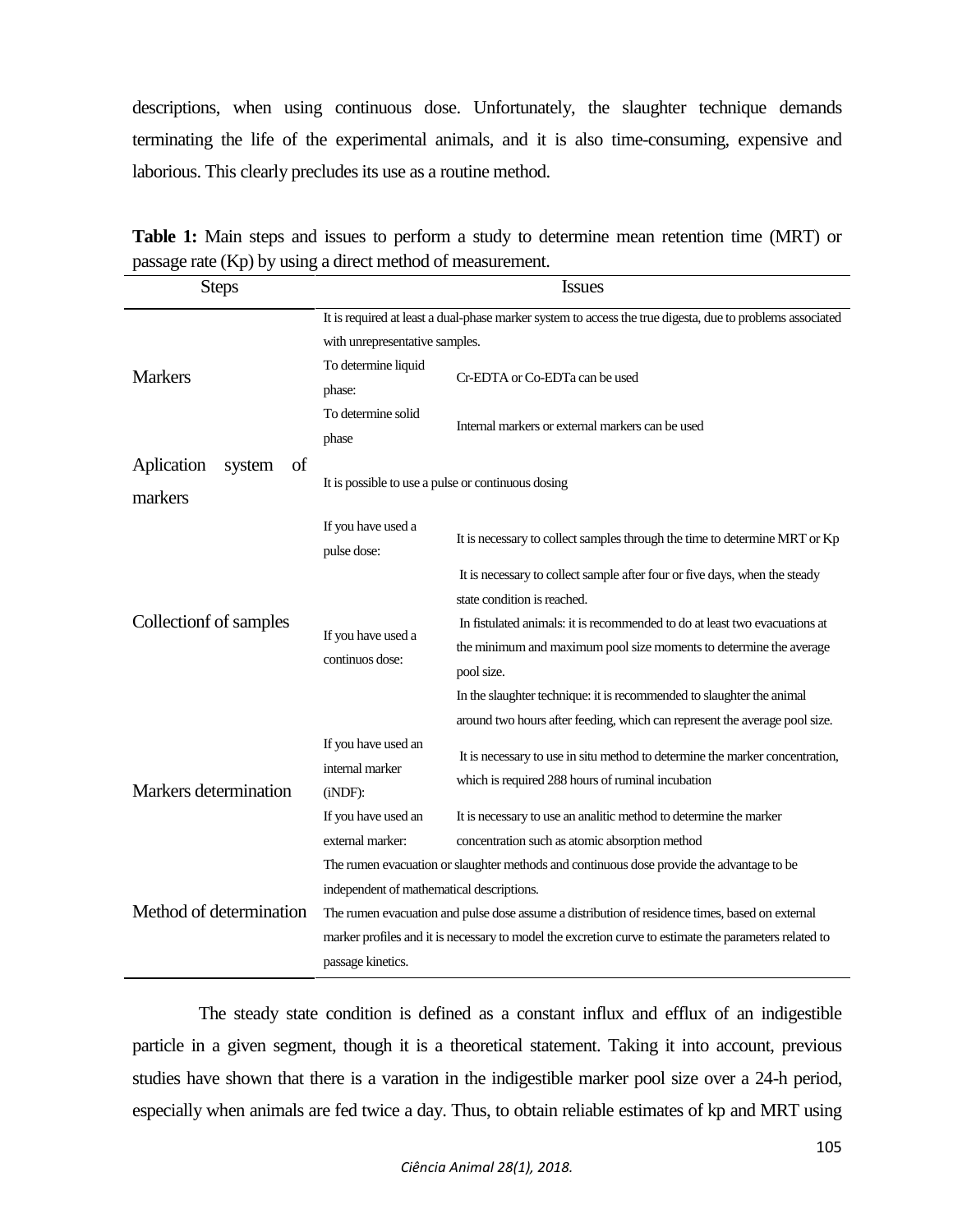rumen evacuation or slaughter technique, it is crucial to estimate the average pool size (HUHTANEN *et al*., 2007). The average pool size can be determined by frequent evacuations during a day or by performing an evacuation at the moment the pool size is on average. For instance, HUHTANEN *et al*. (2007) demonstrated that the moments close to the morning feeding and four hours after feeding are the minimum and maximum pool size, respectively.

The main difficulties and assumptions, as well as the main papers published with description of methodology, type of marker and observed values are summarized to guide new experiments with passage kinects determined by direct method (Tables 1 and 2).

| Papers                | Mean body   | Specie and breed      | Method           | Marker     | Rumen                 | Rumen   |
|-----------------------|-------------|-----------------------|------------------|------------|-----------------------|---------|
|                       | weight, kg  |                       |                  |            | Kp(h)                 | MRT(h)  |
| Huhtanen and          | 500         | <b>Friesian Bulls</b> | Rumen evacuation | iNDF       | 0.0165                | $60.6*$ |
| Kukkonen, 1994        |             |                       |                  |            |                       |         |
| Huhtanen and          | 500         | <b>Friesian Bulls</b> | Rumen evacuation | iADF       | 0.0160                | $62.7*$ |
| Kukkonen, 1994        |             |                       |                  |            |                       |         |
| Ellis et al., 2002    | 33          | <b>Wheter Lambs</b>   | Slaughter        | iNDF       | $0.0166*$             | 60.2    |
| Cannas et al., 2003   | 55          | Sheep                 | Rumen evacuation | iNDF       | $0.0204*$             | 49.0    |
|                       |             |                       | or slaughter     |            |                       |         |
| Cannas et al., 2003   | 593         | Cattle                | Rumen evacuation | iNDF       | $0.0246*$             | 40.7    |
|                       |             |                       | or slaughter     |            |                       |         |
| Walz et al., 2004     | 20.6        | Crossbred             | Slaughter        | iNDF       | $0.0267$ *            | 37.4    |
|                       |             | wether kids           |                  |            |                       |         |
| Walz et al., 2004     | 20.6        | Crossbred             | Slaughter        | Rare earth | $0.0437$ *            | 22.9    |
|                       |             | wether kids           |                  |            |                       |         |
| Ahvenjärvi et al.,    |             | Finish Ayshire        | Slaughter        | iNDF       | $0.0223$ <sup>*</sup> | 44.8    |
| 2010                  | 645         | Dairy Cows            |                  |            |                       |         |
| Kriezsan et al., 2010 | 606 and 405 | Growing Cattle        | Rumen evacuation | iNDF       | 0.0260                | $38.5*$ |
|                       |             | and Dairy Cows        |                  |            |                       |         |
| Krämer et al., 2013   | 557         | Danish Holstein       | Rumen evacuation | iNDF       | $0.0239*$             | 41.9    |
|                       |             | cows                  |                  |            |                       |         |
| Leite et al., 2015    | 16          | Saanen goat kids      | Slaughter        | iNDF       | $0.0271$ <sup>*</sup> | 36.9    |
| Leite et al., 2015    | 16          | Saanen goat kids      | Slaughter        | Cr-EDTA    | $0.2421$ *            | 4.1     |

**Table 2:** Values of mean retention time (MRT) or passage rate (Kp) regarding the markers and the direct method of measurement.

\*Calculated by the equation MRT=1/kp.

 $1$  iNDF = indigestible neutral detergent fiber.

 $2$  iADF = indigestible acid detergent fiber.

<sup>3</sup> Mean body weight for growing cows and dairy cows, respectively.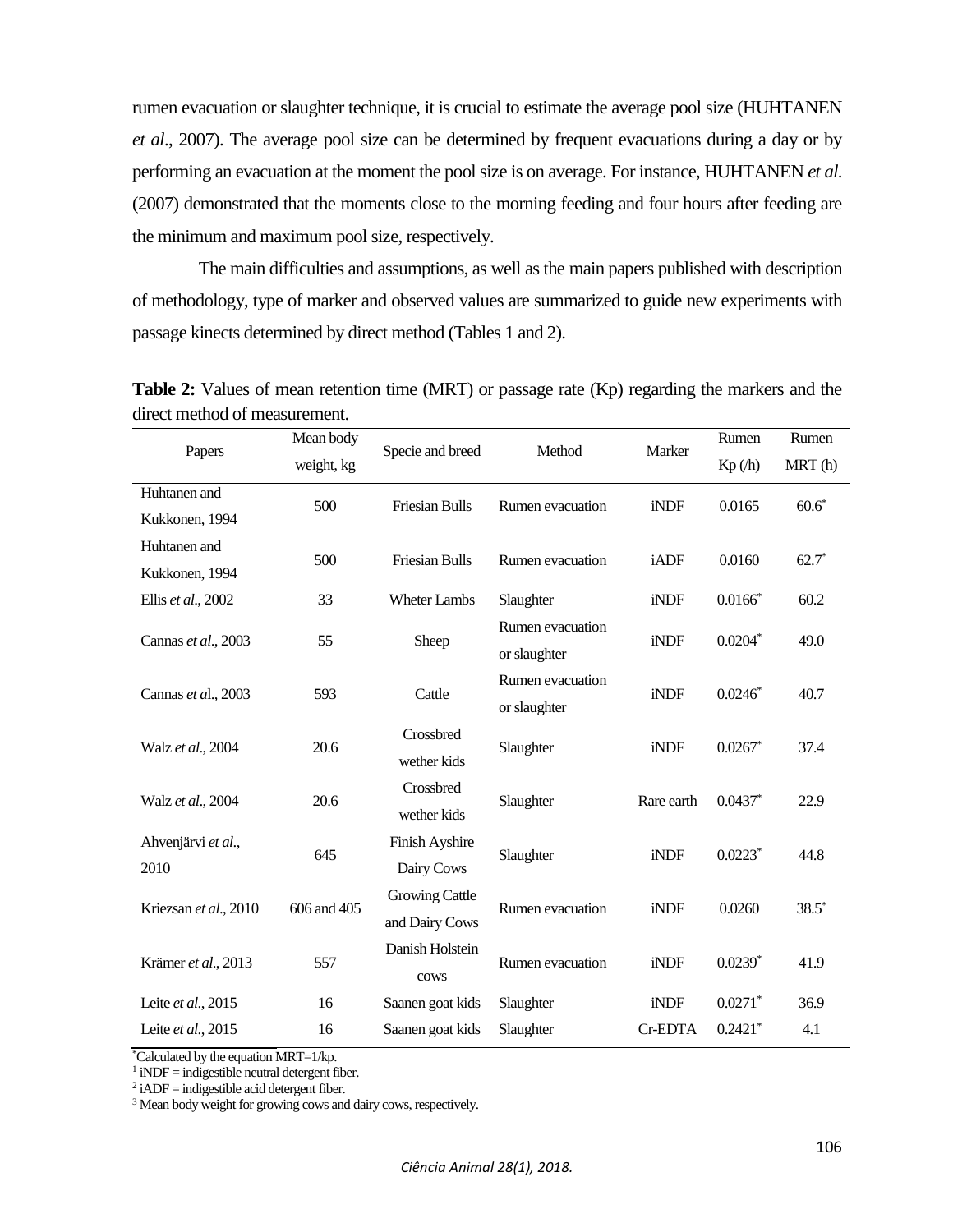## **FINAL CONSIDERATIONS**

The kp and MRT are key points in feed evaluation. The major characteristic driving particles kinetics is feed intake, and it is comprehended as a combination between animal and dietdependent factors. Indigestible markers such as iNDF should be used to determine kp and MRT, when rumen evacuation or slaughter technique is performed. Additionally, it is necessary to determine at least a dual-phase marker system in order to access the true digesta. The frequency or the time to perform the evacuation is crucial to obtain a reliable result for rumen evacuation and slaughter technique. Regarding the pulse dose, the use of an external marker is a condition to perform this method. In addition, it is necessary to model the excretion curve to estimate the parameters related to passage kinetics.

#### **REFERENCES**

ALLEN, M.S.; MERTENS, D.R. Evaluating constraints on fiber digestion by rumen microbes. Journal of Nutrition, v.118, n.2, p.261–270, 1988.

AHVENJÄRVI, S.; VANHATALO, A.; SHINGFIELD, K.J.; HUHTANEN, P. Determination of digesta flow entering the omasal canal of dairy cows using different marker systems. British Journal of Nutrition, v.90, p.41-52, 2003.

AHVENJÄRVI, S.; VANHATALO A.; STEFANSKI, T.; HUHTANEN, P. Fibre digestion in different segments of the digestive tract of dairy cows fed grass silage based diets. Pages 199-201. Proceedings of the 1<sup>st</sup> Nordic Feed Science Conference, SLU Repro, Uppsala, Sweden. p.199-201, 2010.

BAYAT, A.R; RINNE, M.; KUOPPALA, K.; AHVENJÄRVI, S.; VANHATALO, A.; HUHTANEN, P. Ruminal large and small particle kinetics in dairy cows fed red clover and grass silages harvested at two stages of growth. Animal Feed Science and Technology, Amsterdam, v.155, p.86-98, 2010.

CANNAS, A.; VAN SOEST, P.J. Simple allometric models to predict rumen feed passage rate in domestic ruminants. In: MCNAMARA, J.P.; FRANCE, J. ; BEEVER, D.E. Modelling nutrient utilization in farm animals. CABI Publishing, Wallingford, Oxon, UK, 2000. Chapter 4, p.49-62.

CANNAS, A.; VAN SOEST, P. J.; PELL, A.N. Use of animal and dietary information to predict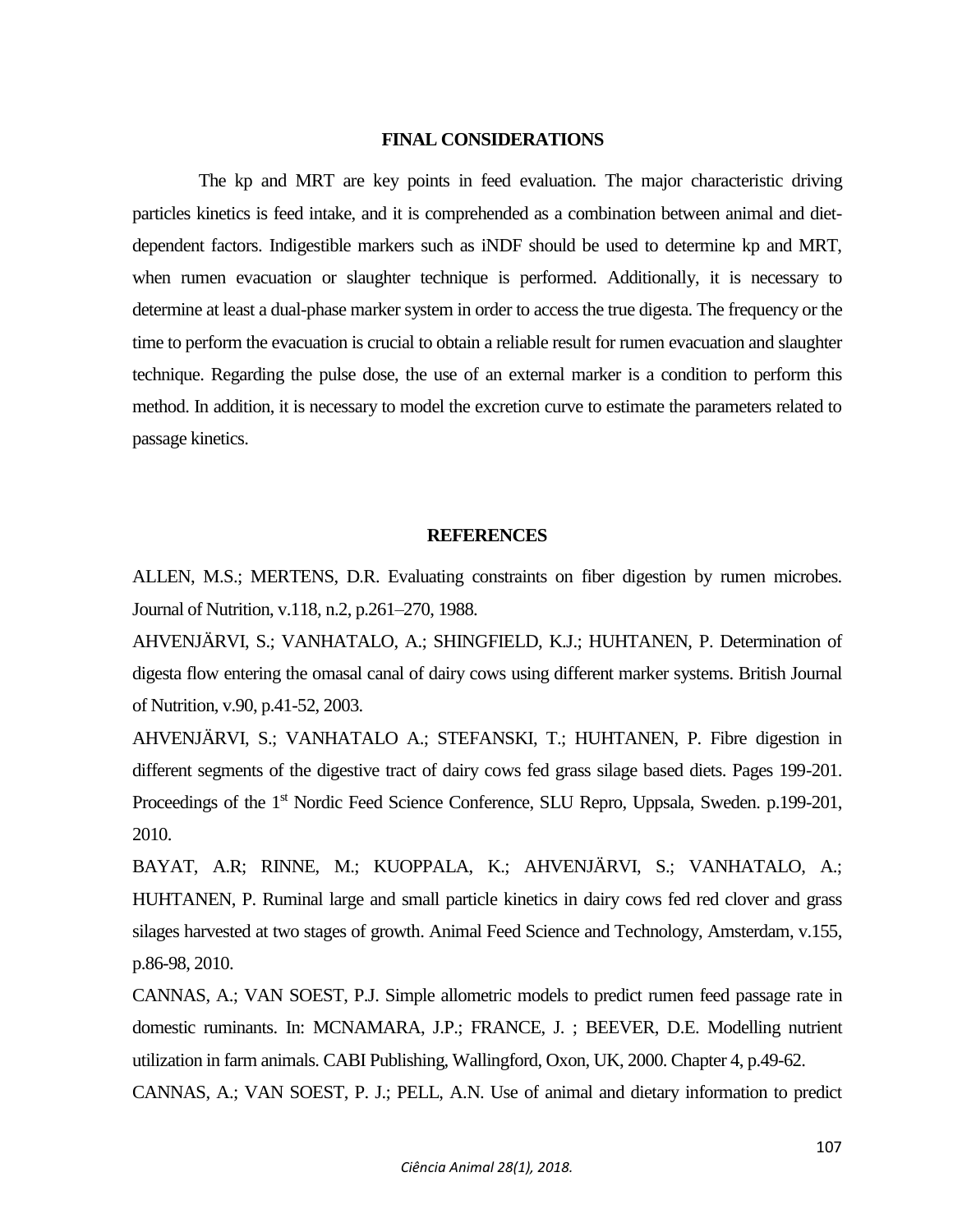rumen turnover. Animal Feed Science and Technology, Amsterdam, v.106, p.95-117, 2003.

COMBS, D.K.; SHAVER, R.D.; SATTER, L.D. Retention of rare-earths by hay particles following incubation in fresh or autoclaved rumen fluid. Journal of Dairy Science, Champaign, v.75, p.132-139, 1992.

COFFEY, K.P.; PATERSON, J.A.; SAUL, C.S.; COFFEY, L.S.; TURNER, K.E.; BOWMAN, J.G. The influence of pregnancy and source of supplemental protein on intake, digestive kinetics and amino acid absorption by ewes. Journal of Animal Science, Champaign, v.67, p.1805-1814, 1989. COMMONWEALTH SCIENTIFIC AND INDUSTRIAL RESEARCH ORGANIZATION

(CSIRO). Feeding Standards for Australian Livestock: Ruminants. Melbourne, 1990. 266p.

CLAUSS, M.; SCHWARM, A.; ORTMANN, S.; STREICH W.J.; HUMMEL, J. A case of nonscaling in mammalian physiology? Body size, digestive capacity, food intake, and ingesta passage in mammalian herbivores. Comparative Biochemistry and PhysiologyA-Physiology, v.148, p.249-265, 2007.

CRONJE, P.B. Ruminant physiology In: Digestion, metabolism, growth and reproduction. New York, CABI Publishing. 2000, p.1-6.

DEMMENT, M.W.; VAN SOEST, P.J. Body size, digestive capacity, and feeding strategies of herbivores. Winrock International Livesock Research & Training Center, Morrilton, Arkansas. 1983.

DIAS, R.S.; PATINO, H.O.; LÓPEZ, S.; PRATES, E.; SWANSON, K.C.; FRANCE, J. Relationships between chewing behavior, digestibility, and digesta passage kinetics in steers fed oat hay at restricted and ad libitum intakes. Journal of Animal Science, Champaign, v.89, p.1873-1880, 2011.

DOREAU, M.; MICHALET-DOREAU, B.; GRIMAUD, P.; ATTI, N.; NOZIERE P. Consequences of underfeeding on digestion and absorption in sheep. Small Ruminant Research, Amsterdam, v.49, p.289-301, 2003.

DOREAU, M.; MICHALET-DOREAU, B.; BECHET, G. Effect of underfeeding on digestion in cows. Interaction with rumen degradable N supply. Livestock Production Science, Amsterdam, v.88, p.33-41, 2004.

DOWNES, A.M.; MCDONALD, I.W. Chromium-51 complex of ethylenediamine tetraacetic acid as soluble rumen marker. British Journal of Nutrition, v.18, p.153-162, 1964.

EHLE, F.R., BAS, F.; BARNO, B.; MARTIN, R.; LEONE, F. Particulate rumen turnover rate measurements as influenced by density of passage marker. Journal of Dairy Science, Champaign, v.67, p.2910-2913, 1984.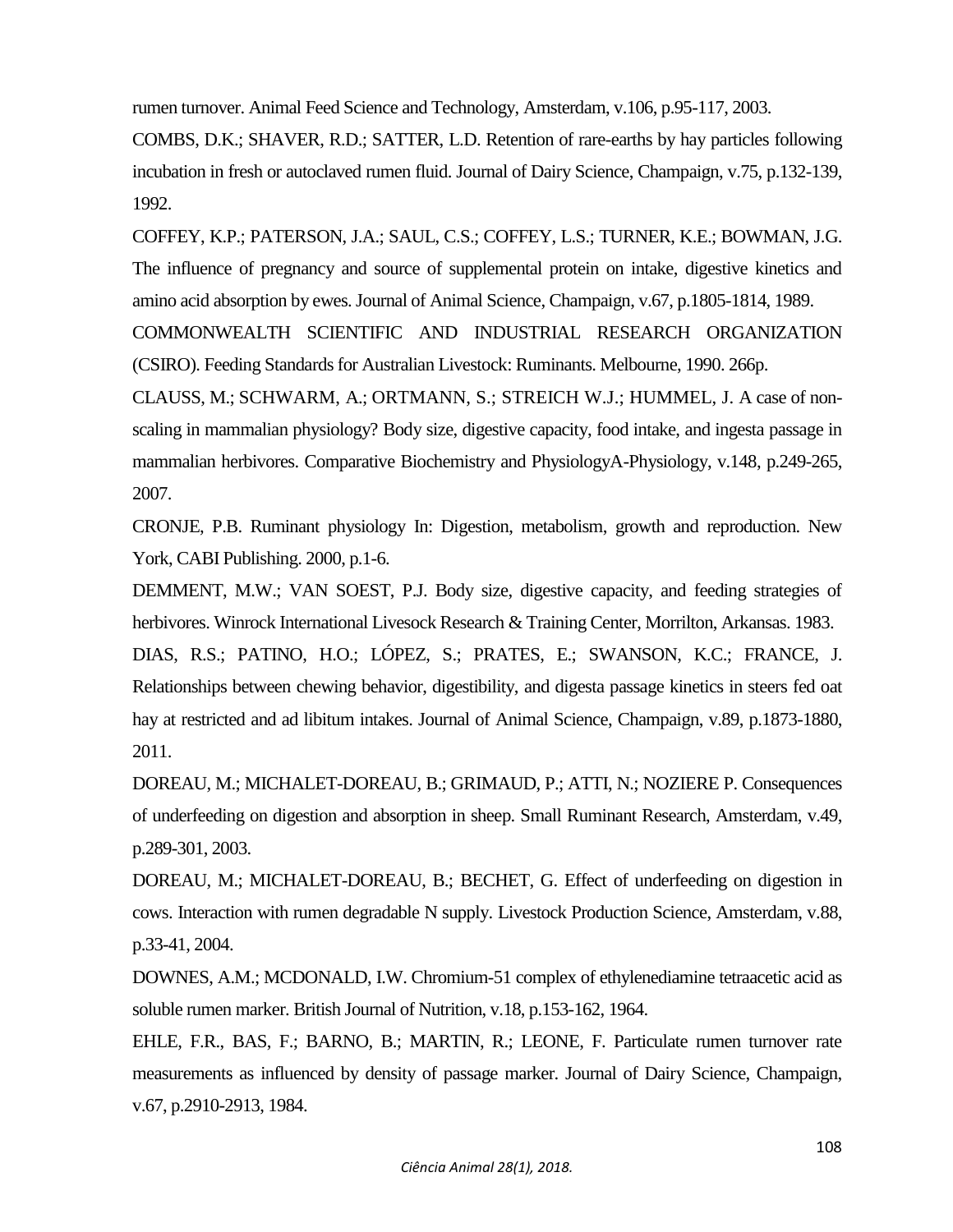ELLIS, W.C.; MATIS, J.H.; HILL, T.M.; MURPHY, M.R. Methodology for estimating digestion and passage kinetics of forages. In: Fahey Jr., G.C. (Ed.) Forage Quality, Evaluation, and Utilization. University of Nebraska, Lincoln. 1994. p.682-756.

ELLIS, W.C., POPPI, D.P.; MATIS, J.H.; LIPPKE, H.; HILL, T.M.; ROUQUETTE, F.M. Dietarydigestive-metabolic interactions determing the nutritive potential of ruminant diets. In: Nutrition and Ecology of Herbivores. American Society of Animal Science, p.423-481, 1999.

ELLIS, W.C.; WYLIE, M.J.; MATIS, J.H. Validity of specifically applied rare earth elements and compartmental models for estimating flux of undigested plant tissue residues through the gastrointestinal tract of ruminants. Journal of Animal Science, Champaign, v.80, p.2753-2758, 2002.

FAICHNEY, G.J.; WHITE, G.A. Rates of passage of solutes, microbes and particulate matter through the gastro-intestinal tract of ewes fed at a constant rate throughout gestation. Australian Journal of Agricultural Research, v.39, p.481–492, 1988.

FAICHNEY, G.J. Digesta flow. In: J. Dijkstra, M. Forbes, and J. France, 2nd ed. Quantitative Aspects of Ruminant Digestion and Metabolism. CAB International, Wallingford, UK, 2005. Chapeter 3, p.49-86.

FAHEY, G.C.; JUNG, H.G. Lignin as a marker in digestive studies: a review. Journal of Animal Science, v.57, p.220-225, 1983.

FRANCE J.; SIDDONS, R.C. Determination of digesta flow by continuous marker infusion. Journal of Theoretical Biology, v.121, p.105–119, 1986.

GORDON, I.J.; ILLIUS, A.W. The functional significance of the browser-grazer dichotomoy in African ruminants. Oecologia, v.98, p.167-175, 1994.

GOETSCH, A.L.; GALYEAN, M.L. Effect of dietary concentrate level on rumen fluid dilution rate. Canadian Journal of Animal Science, v.62, p.649-652, 1982.

HACKMANN, T.J.; SPAIN, J.N. Ruminant ecology and evolution: Perspectives useful to ruminant livestock research and production. Journal of Dairy Science, v.93, p.1320-1334, 2010.

HOOPER, A.P.; WELCH, J.G. Effects of particle size and forage composition on functional specific gravity. Journal of Dairy Science, v.68, p.1181-1188, 1985.

HOOVER, W.H. Chemical factors involved in ruminal fiber digestion. Journal of Dairy Science, v.69, p.2755-2766, 1986.

HOFMANN, R.R. Evolutionary steps of ecophysiological adaptation and iversification of ruminants: A comparative view of their digestive system. Oecologia, v.78, p.443-457, 1989.

HUHTANEN, P.; ASIKAINEN, U.; ARKKILA, M.; JAAKKOLA, S. Cell wall digestion and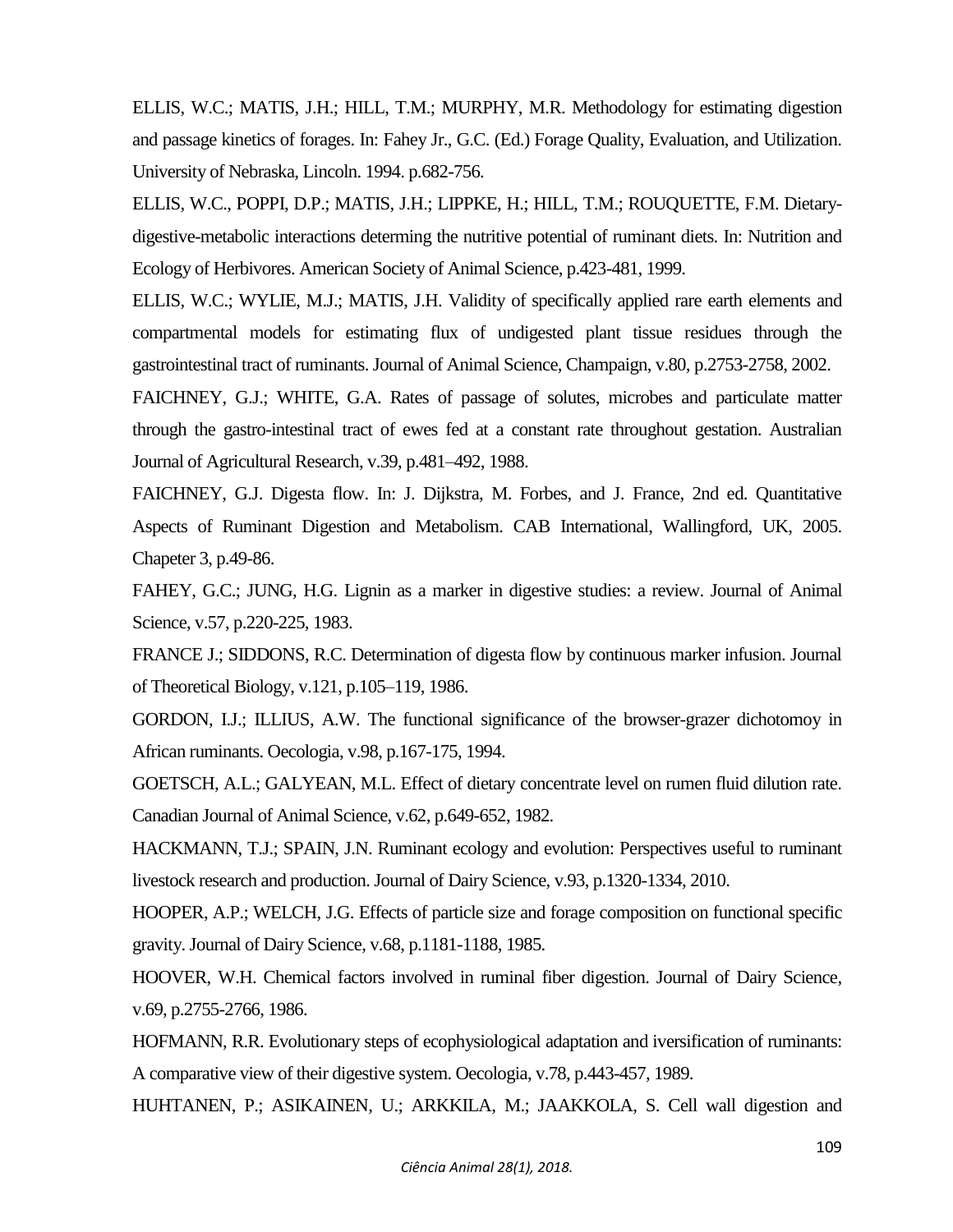passage kinetics estimated by marker and in situ methods or by rumen evacuations in cattle fed hay 2 or 18 times daily. Animal Feed Science and Technology, Amsterdam, v.133, p, 206-227, 2007.

HUHTANEN, P.; AHVENJÄRVI, S.; WEISBJERG, M.R.; NØRGAARD, P. Digestion and passage of fibre in ruminants. In: K. Sejrsen, T. Hvelpund, and M.O. Nielsen, ed. Ruminant Physiology. Wageningen Academic Publishers, the Netherlands. Pages 87–135, 2006.

HUHTANEN, P.; KUKKONEN, U. Comparison of methods, markers, sampling sites and models for estimating digesta passage kinetics in cattle fed at 2 levels of intake. Animal Feed Science and Technology, v.52, p.141-158, 1995.

HUHTANEN, P.; KAUSTELL, K.; JAAKKOLA, S. The use of internal markers to predict total digestibility and duodenal flow of nutrients in cattle given six different diets. Animal Feed Science and Technology, Amsterdam, v.48, p.211-227, 1994.

ILLIUS, A.W.; GORDON, I.J. Modeling the nutritional ecology of ungulate herbivores: evolution of body size and competitive interactions. Oecologia, v.89, p.428-434, 1992.

LEITE, R.F.; KRIZSAN, S.J.; FIGUEIREDO, F.O.M.; CARVALHO, V.B.; TEIXEIRA, I.A.M.A.; HUHTANEN, P. Retention time of digesta in the gastrointestinal tract of growing Saanen goats. Journal of Animal Science, v.93, p.3969-3978, 2015.

KRÄMER, M.; LUND, P.; WEISBJERG, M.R. Rumen passage kinetics of forage- and concentratederived fiber in dairy cows. Journal of Dairy Science, Champaign, v.96, p.3163–3176, 2013.

KRIZSAN, S.J.; RINNE, M.; NYHOLM, L.; HUHTANEN, P. New recommendations for the ruminal in situ determinationof indigestible neutral detergent fibre. Animal Feed Science and Technology, v.205, p.31-41, 2015.

KRIZSAN, S.J.; AHVENJÄRVI, S.; HUHTANEN, P. A meta-analysis of passage rate estimated by rumen evacuation with cattle and evaluation of passage rate prediction models. Journal of Dairy Science, Champaign, v.93, p.5890-5901, 2010.

LESCOAT, P.; SAUVANT, D., Development of a mechanistic model for rumen digestion validated using the duodenal flux of amino acids. Reproduction Nutrition and Development, v.35, p.45–70, 1995.

LUND, P. The effect of forage type on passage kinetics and digestibility of fibre in dairy cows. 2002. 171p. PhD Thesis. The Royal Veterinary and Agricultural University, Copenhagen, Denmark.

MACEDO JUNIOR G.L.; BENEVIDES Y.I.; CAMPOS, W.E.; BORGES, I; RODRIGUEZ, N.M.; FERREIRA, D.A. Consumo, digestibilidade e taxa de passagem ruminal em ovelhas gestantes. Ci. Anim. Bras., Goiania, v.13, n.4, p.429-439, 2012.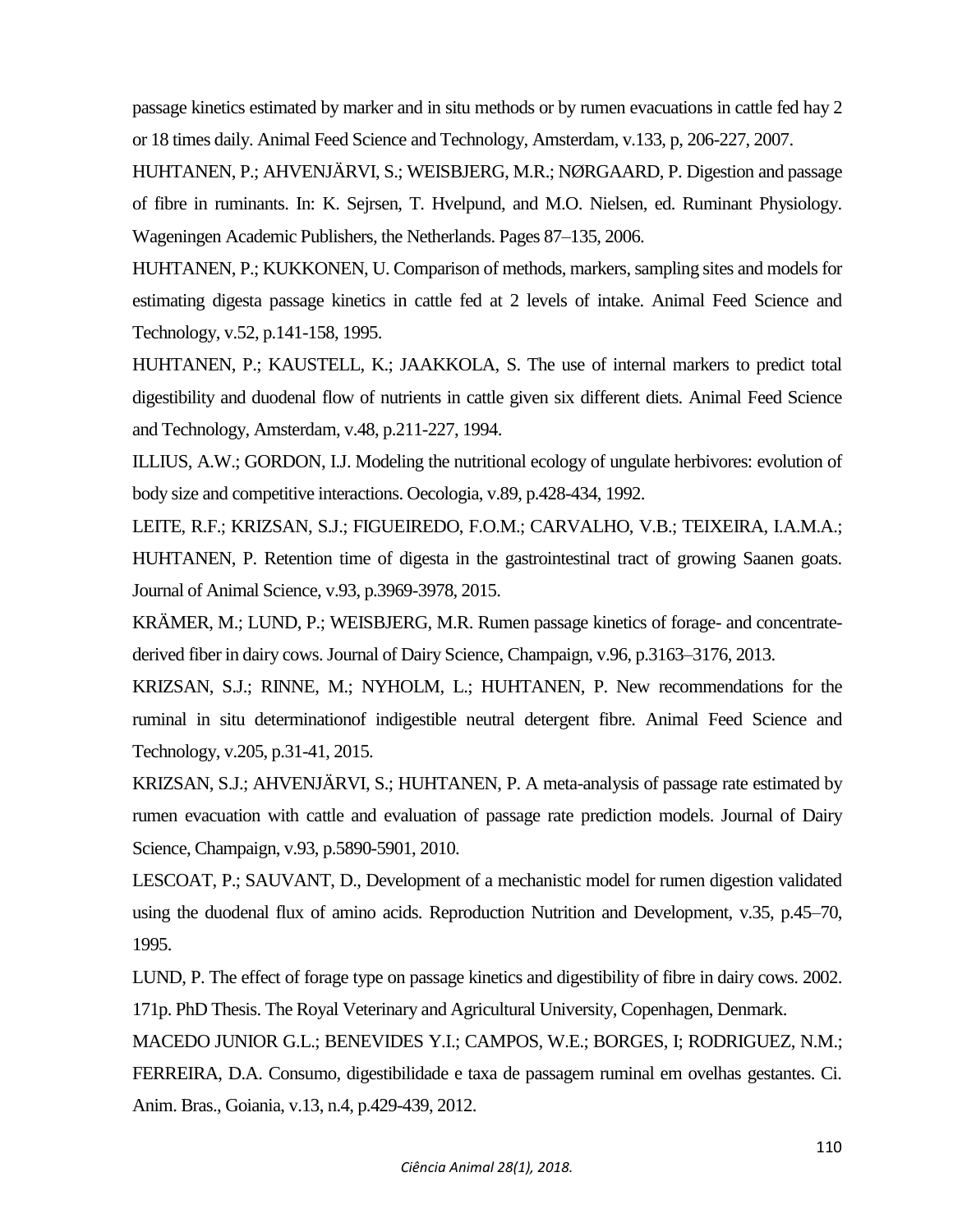MERTENS, D.R. Regulation of Forage Intake. In: Fahey Jr. G.C., M Collins, D. R. Mertens and L. E, Moser (eds.). Forage quality, evaluation, and utilization. American Society of Agronomy, Crop Science Society of America, and Soil Science Society in America, Madison, WI. 1994, p.450-493.

MÜLLER, D.W.H.; CODRON, D.; MELORO, C.; MUNN, M.; SCHWARM, A. Assessing the Jarman-Bell Principle: scaling of intake, digestibility, retention time and gut fill with body mass in mammalian herbivores. Comparative Biochemistry and Physiology Part A, v.164, p.129-140 2013.

NATIONAL RESEARCH COUNCIL - NRC. Nutrient requirements of small ruminants. Washington, D.C. 2007, 362p.

OKINE, E.K.; MATHISON, G.W. Reticular contraction attributes and passage of digesta from the ruminoreticulum in cattle fed roughage diets. Journal of Animal Science, v.69, p.2177–2186, 1991.

OWENS, F.N.; GOETSCH, A.L. Digesta passage and microbial protein synthesis. In: Milligan, L.P., Grovum, W.L., Dobson, A. (Eds.), Control of Digestion and Metabolism in Ruminants. Prentice-Hall, Englewood Cliffs, New Jersey. 1986, p.196-223.

OWENS, F.N.; HANSON, C.F. External and internal markers for appraising site and extent of digestion in ruminants. Journal of Dairy Science, v.75, p.2605–2617, 1992.

PALOHEIMO, L.; MÄKELÄ, A. Further studies on the retention time of food in the digestive tract of cows. Acta Agralia Fenniae, v.94, p.15-39, 1959.

PENNING, P.D.; JOHNSON, R.H. The use of internal markers to estimate herbage intake and digestibility. 1. Indigestible acid detergent fibre. Journal of Agricultural Science, v.100, p.133-138, 1983.

POPPI, D.P.; ELLIS, W.C.; MATIS, J.H.; LASCANO, C.E. Marker concentration patterns oflabelled lear and stern particles in the rumen of cattle grazing bermuda grass (Cynodon dactylon) analysed by reference to a draft model. British Journal of Nutrition, London, v.85, p.553-563, 2001.

POPPI, D.B.; NORTON, B.W.; MINSON, D.J.; HENDRICKSEN, R.W. The validity of the critical particle size theory for particles leaving the rumen. Journal of Agricultural Science, Cambridge v.94, p.275-280, 1980.

ROBINSON, P.J.; TAMMINGA, S; VAN VUUREN, A. M. Influence of declining level of feed intake and varying proportion of starch in the concentrate on rumen ingesta quantity, composition and kinetics of ingesta turnover in dairy cows. Livestock Production Science, Amsterdam, v.17, p.37-62, 1987.

SEO, S.; LANZAS, C.; TEDESCHI, L.O.; FOX, D.G. Development of a mechanistic model to represent the dynamics of liquid flow out of the rumen and to predict the rate of passage of liquid in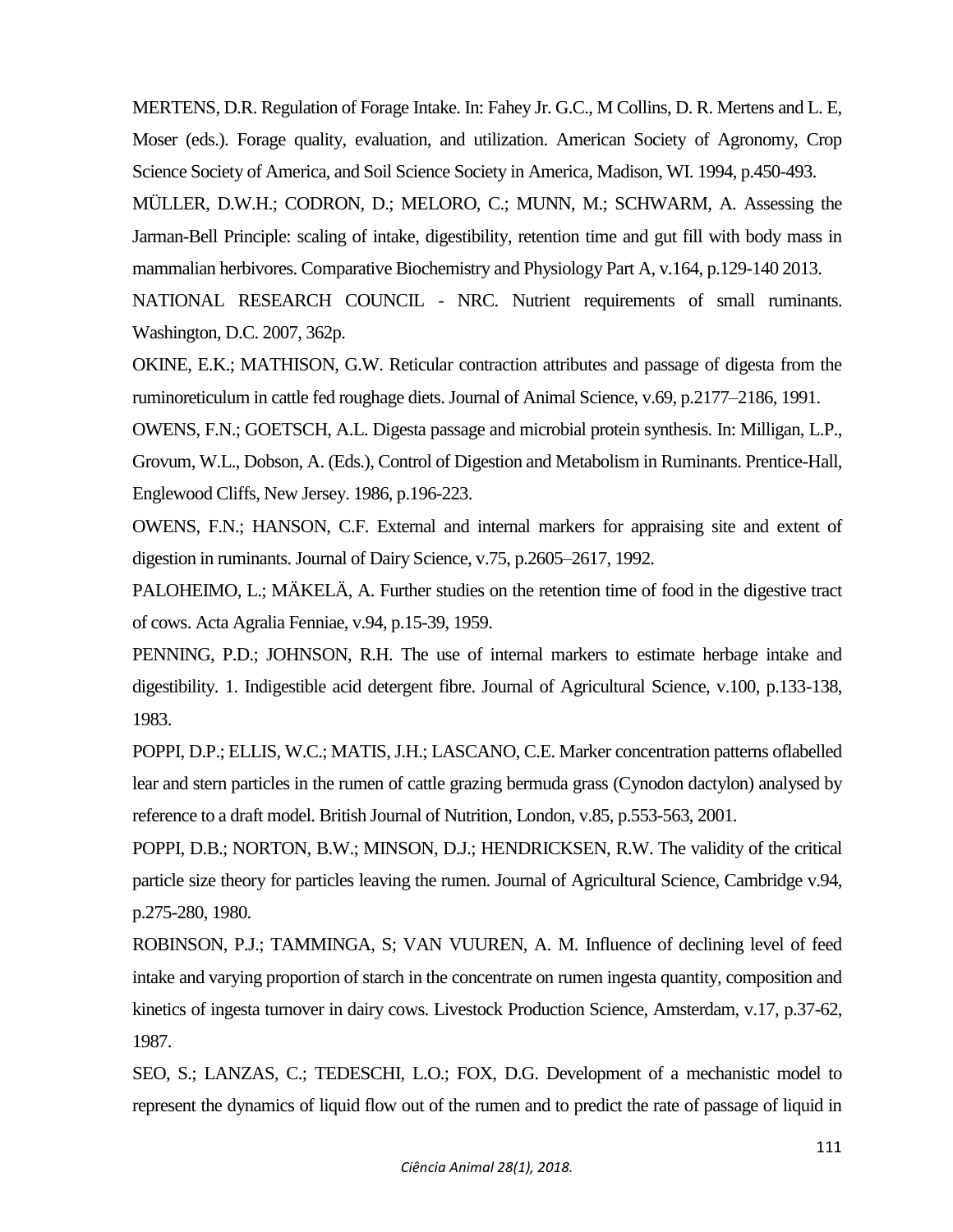dairy cattle. Journal of Dairy Science, Champaign, v.90, p.840-855, 2007.

SIDDONS, R.C.; PARADINE, J.; BEEVER, D.E.; CORNELL, P.R. Ytterbium acetate as a particulate-phase digesta-flow marker. British Journal of Nutrition, London, v.54, p.509-519, 1985.

STEUER, P., SÜDEKUM, K.; MÜLLER, D W.H.; FRANZ, R.; KAADORP, J.; CLAUSS, M.; HUMMEL, J. Is there an influence of body mass on digesta mean retention time in herbivores? A comparative study of ungulates. Comparative Biochemistry and Physiology Part A, v.160, p.355-364, 2011.

SUTHERLAND, T.M.; ELLIS, W.C.; REID, R.S.; MURRAY, M.G. A method of circulating and sampling the rumen contents of sheep fed on ground, pelleted foods. British Journal of Nutrition, London, v.16, p.603, 1962.

SUTHERLAND, T.M. Particle separation in the forestomach of sheep. In: Dobson, A., Dobson, M.J. (Eds.), Aspects of Digestive Physiology in Ruminants. Cornell University Press, Ithaca, NY. 1988, p.43-73.

TAMMINGA, S.; ROBINSON, P.H.; VOGT, H.; BOER, H. Rumen ingesta kinetics of cell wall components in dairy cows. Animal Feed Science and Technology, Amsterdam, v.25, p.89–98, 1989.

TITGEMEYER, E.C. Design and interpretation of nutrient digestion studies. Journal of Animal Science, v.75, p.2235-2247, 1997.

TROELSEN, J.E.; CAMPBELL, J.B. Voluntary consumption of forage by sheep and its relation to the size and shape of particles in the digestive tract. Animal Production, v.10, p.289-305, 1968.

UDÉN, P., COLUCCI, P.E.; VAN SOEST, P.J. Investigation of chromium, cerium and cobalt as digesta flow markers in the rate of passage studies. Journal of the Science of Food Agriculture, v. 31, n.7, p.625-632, 1980.

VAN SOEST, P.J.; FRANCE, J.; SIDDONS, R.C. On the steady-state turnover of compartments in the ruminant gastrointestinal-tract. Journal of Theoretical Biology, v.159, p.135-145, 1992.

VAN SOEST, P.J. Nutritional Ecology of the Ruminant, Cornell University Press, 2<sup>nd</sup> ed., Ithaca New York. 1994, 476p.

WALZ, L.S.; ELLIS, W.C.; WHITE, T.W.; MATIS, J.H.; BATEMAN, H.G.; WILLIAMS, C.C.; FERNANDEZ, J.M.; GENTRY, L.R. Flow paths of plant tissue residues and digesta through gastrointestinal segments in Spanish goats and methodological considerations. Journal of Animal Science, v.82, p.508-520. 2004.

WARNER, D. Passage of feed in dairy cows. 2013. 165p. PhD thesis, Wageningen University, Wageningen, Netherland.